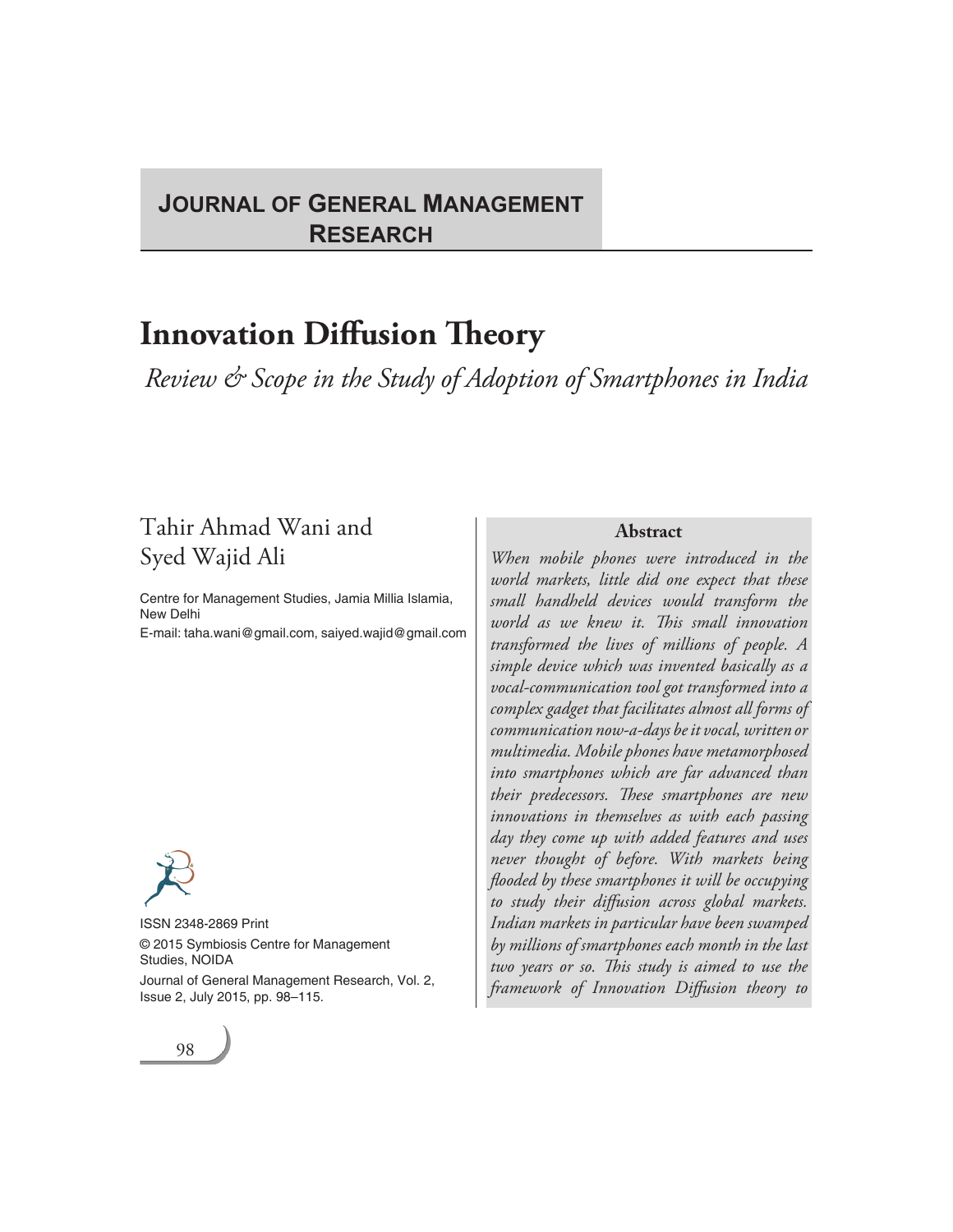*suggest a model for the analysis of adoption and ultimately the diffusion of smartphones in India. The innovation diffusion theory in itself has developed immensely from the time of its origin (1962) till the present day. This paper will try to discuss some of the key elements of Innovation Diffusion theory.*

**Keywords:** Innovation Diffusion theory (IDT), Technology Acceptance Model (TAM), Smartphones, Indian Consumers

# **INTRODUCTION**

The last few decades are known for the<br>technological happenings. The pace of  $\sf L$  technological happenings. The pace of development of new technologies has led to the development of innovative products. These technologies in themselves are innovations and have led to many new inventions and discoveries that were never thought before. It took man hundreds of years from the discovery of fire to the invention of wheel. The gap between innovations or innovative products was huge but with time, the gap became less and less. In today's world we wake up to a new innovation each morning. Be it a new invention or be it an innovative or new use of an old discovery or product. This rapid generation of new ideas, products or services is good for a customer but equally difficult and challenging for a producer or marketer. An innovation or an innovative product or service is useless and fruitless until it is properly diffused to the final user. Diffusion alone is not important, the new product or services shall be adopted and acknowledged by the user for further diffusion. With the rise of internet it has become easy for users to check the pros and cons of every new innovation before proceeding to adopt it. The innovation diffusion theory (IDT) has remained one of the strong theories to predict the diffusion of innovations in a social system. Smartphone is one such product that falls in the category of innovation that changes with passage of time. Smartphones are becoming smarter by each day. The addition of new features in a way reinvents the use of this product. This paper is a humble effort to present a comprehensive review of the innovation diffusion theory (IDT) and then link it to the diffusion of smartphones in Indian consumer market. India is making its way to become the global leader in smartphone usage and with increasing internet penetration the sales of smartphones have surged further. Given the cheap call rates and data packs the Indian consumers are slowly making a shift from tradition mobile phones to smartphones. The companies have started offering smartphones at a price as below as Rs 2500 boosting the sales further. So one can conclude that the smartphone market in India will grow further in the coming years making it an interesting field for academicians and practitioners to study the behaviour of Indian consumers towards smartphones and their adoption as well as the diffusion of this innovation.

# **OBJECTIVES OF THE PAPER**

The innovation diffusion theory (IDT) is a very well established theory both in academics as well as in practice. It has been theoretically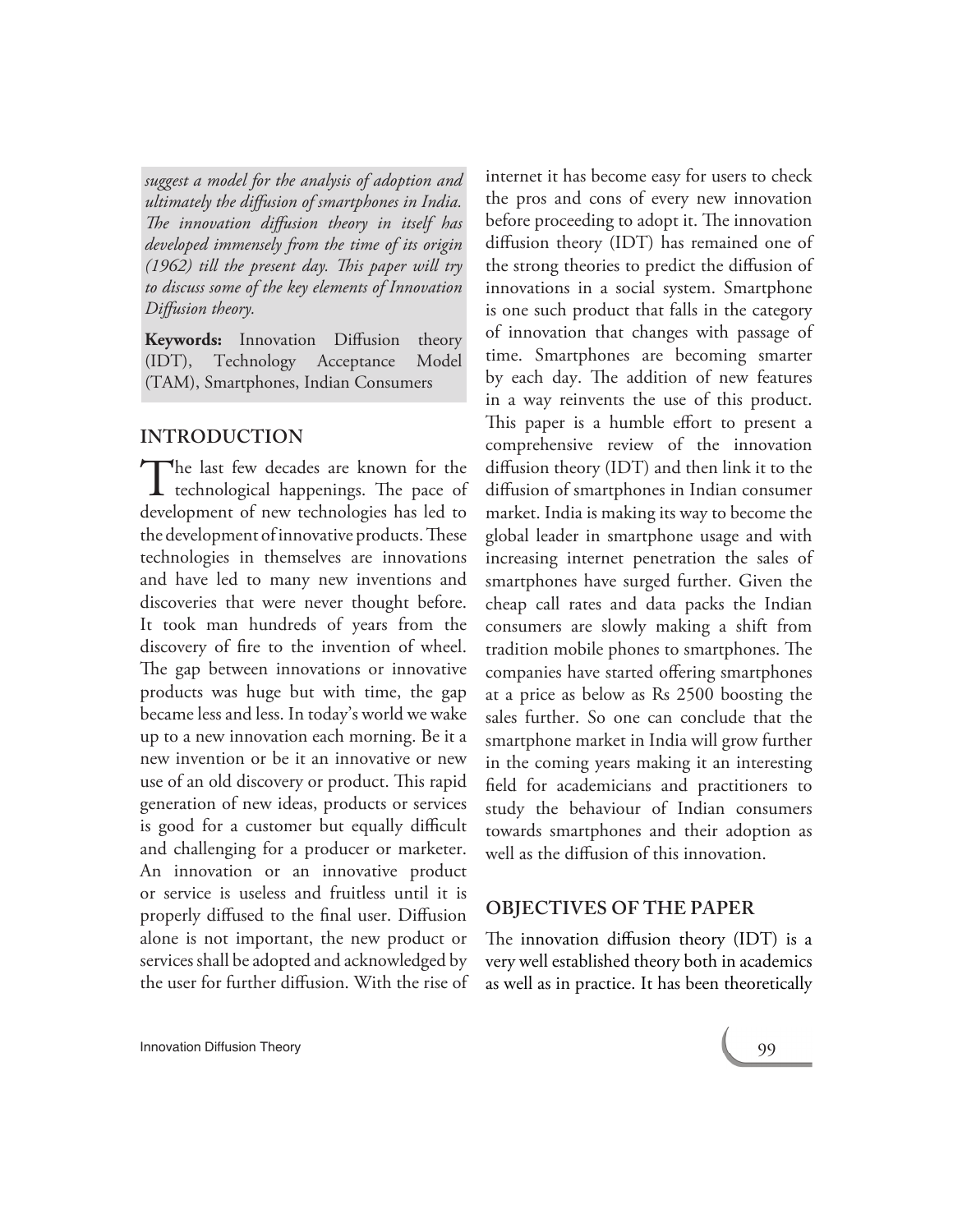and empirically tested in various fields of human endeavour. The main objectives of this research article are:

- To provide a comprehensive review of the innovation diffusion theory (IDT).
- To summarise the various components of the theory as well as the process of diffusion.
- To provide an introductory summary on the smartphone market in India.
- To suggest a model based on IDT for studying the adoption as well as diffusion of smartphones in India.

# **LITERATURE SURVEY**

What is an innovation? Rogers (1983) has defined Innovation in his book titled "Diffusion of Innovations" as 'an idea, practice, or object that is perceived as new by an individual or other unit of adoption.' It matters little, so far as human behaviour is concerned, whether or not an idea is "objectively" new as measured by the lapse of time since its first use or discovery. The perceived newness of the idea for the individual determines his or her reaction to it. If the idea seems new to the individual, it is an innovation. From the above definition it can be said that an innovation needs not to be something new or recent in origin, rather it can be an erstwhile idea or object that a user perceives to have an unexampled use. Smartphones, if brought into such family of objects, can be called an innovation in itself. Yet some people may argue that smartphones are not innovations

rather developments to an innovation i.e. a mobile phone. But one should keep in mind the additional features that are added each quarter to these smartphones change the basics of the use of such technologies. These features add unexampled uses to mobile phones such as video conferencing, cloud sharing, instant multi-media sharing, online purchasing etc. which no one had thought about doing with these small handheld devices which were meant for communicating with people over distances. If one sees smartphones in this manner they will surely fit in the category of innovations as defined in the theory of innovation.

# **INNOVATION DIFFUSION THEORY (IDT)**

Introduced in1962, the Innovation Diffusion Theory was fine-tuned by Rogers (1995). Innovation diffusion theory focuses on understanding how, why and at what rate innovative ideas and technologies spread in a social system (Rogers, 1962). In terms of the theories of change, Innovation Diffusion theory takes a contrary approach to study changes. Instead of focusing on persuading individuals to change, it sees change as being primarily about the evolution or "reinvention" of products and behaviours so they become better fits for the needs of individuals and groups. In diffusion of innovations, it is not people who change, but the innovations themselves (Les Robinson, 2009). On the other hand, diffusion is the process by which an innovation is communicated through certain channels over time among the members of a social system (Rogers, 2003). Fichman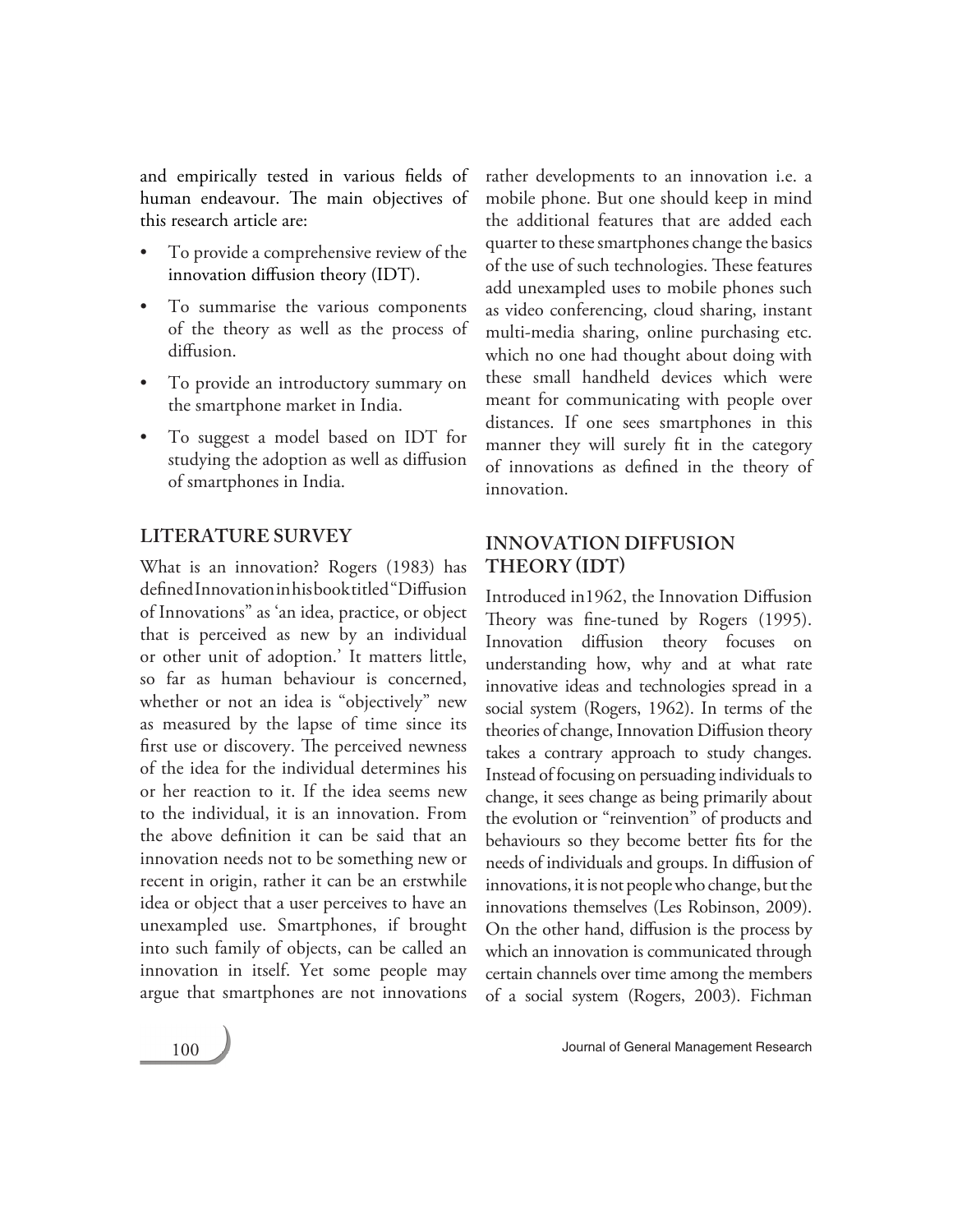(2000) defines diffusion as the process by which a technology spreads across a population of organizations. The concept of diffusion of innovations usually refers to the spread of ideas from one society to another or from a focus or institution within a society to other parts of that society (Rogers, 1962). The whole theory of Innovation Diffusion can be divided into four main elements (Ismail Sahin, 2006).

# **Innovations**

An idea, practice, or object that is perceived as new by an individual or other unit of adoption (Rogers, 1983). It includes all sets of products and services which are new or old but present an unexampled use for the user when he uses it or simply when a user perceives it to be new in terms of use, it becomes an innovation.

# **Communication Systems**

The communication system is a channel through which users share the information with each other. It is a means that handles the to and fro movement of the information between users. The better and faster a communication system, quicker the diffusion of Innovations. Rogers has classified the communication systems into *Mass Media* and Interpersonal channels. While mass media can disperse information more rapidly, Rogers believes that it is the interpersonal channel that is more important for the diffusion of new innovations or technology. On the other hand, "diffusion is a very social process that involves interpersonal communication relationships" (Rogers, 2003). Tarde (1903) conceptualized the patterned communication process as social imitation or the duplication of something new by members of a community, e.g., one observes the washing of hands and replicates the action.

# **Time**

The time aspect of the innovation diffusion process actually records adopter categorization and rate of adoptions. It measures the clock from the moment of the creation of an innovation till it ceases to be one. It registers the pace with which the innovation is diffused into a society and adopted by different users.

# **Social System**

A set of interrelated units engaged in joint problem solving to accomplish a common goal (Rogers, 2003). An innovation is of no use unless it is accepted as one by a social system. If a society fails to recognise an innovation it ceases to be one. The diffusion of innovation only takes place when a social system accepts it as an innovation and then shares information about it within the system and with other systems.

While analysing the social systems, Rogers (2003) classified the people in the society into five categories on the basis of their innovativeness. Innovativeness is the degree to which an individual is relatively earlier in adopting new ideas than other members of a system (Rogers, 2003). These categories illustrate variability around the mean, when half of the target population has adopted an innovation (Kaasinen, 2005).

**Innovation Diffusion Theory 101 Innovation Diffusion Theory**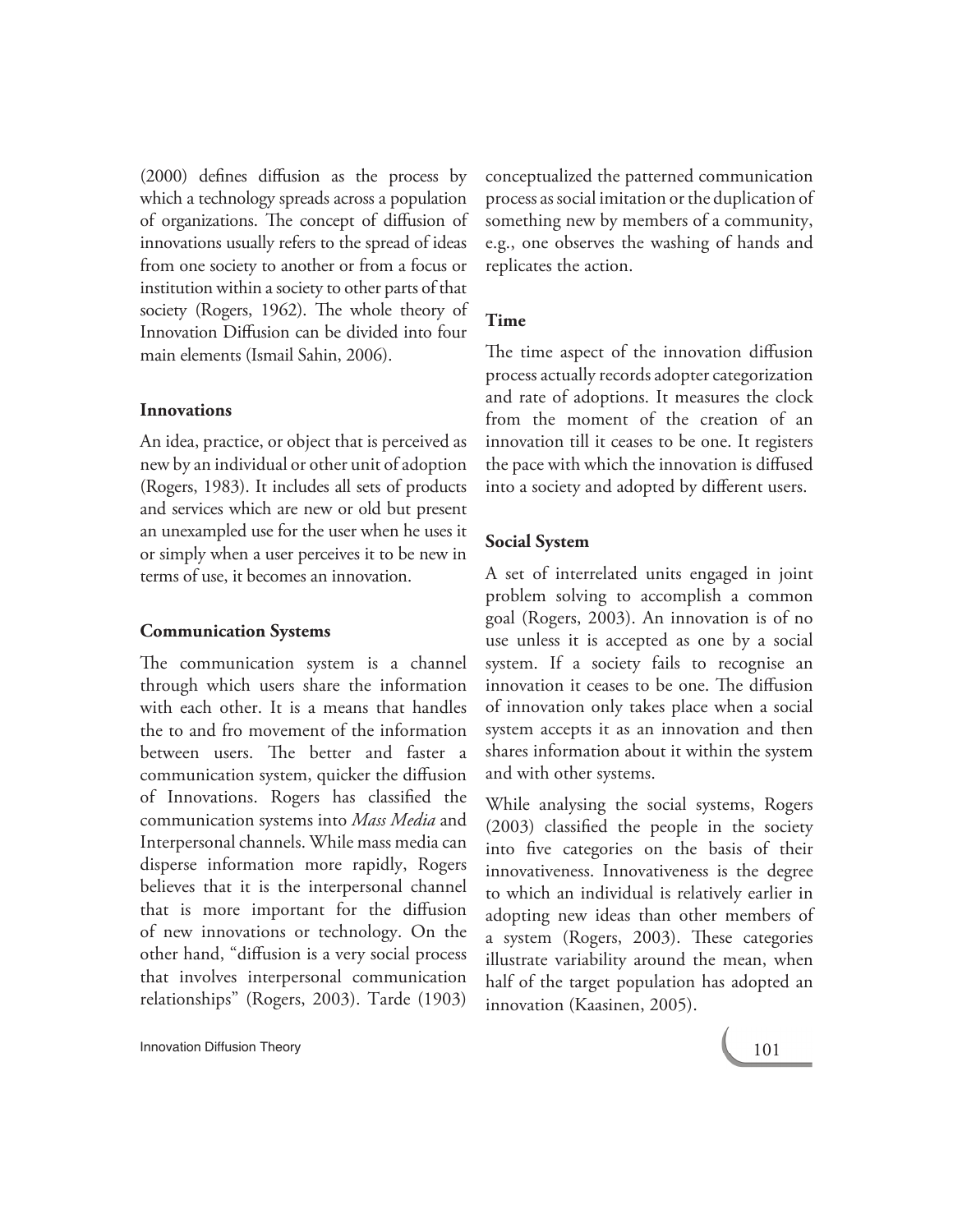#### **Adopter Categorization**

The Innovation Diffusion theory assists in understanding the user adoption of different innovations in target populations. Ryan and Gross (1943) found five types of adopters who adopt the technology/innovation in course of its diffusion into the social system. These five types of person are differentiated from one another on the basis of time dimension. The innovators are people readily willing to imbibe new ideas and products while as laggards are sceptical about innovations. Rogers (1995) divided all the adopters into five categories. Rogers went as far as assigning precise notional percentages for each segment. a. Innovators: 2.5% b. Early Adopters: 13.5% c. Early majority: 34% d. Late majority 34% e. Laggards 16%. However, the "20:60:20 Rule" is a good all- purpose rule of thumb (Les Robinson, 2009).



**Figure 1:** Adopter Categorization (Rogers, 2003)

*Innovators* are venturesome risk-takers who serve as gatekeepers for those who follow (Kaasinen, 2005). The adoption as decision process requires the potential adopter to collect information regarding the technology, examine the technology and consider whether it provides sufficient improvement to deserve the investment of energy and time that is needed to add it to his/her range of skills (Rogers, 2003). Innovators are quick to act to a change and quick to adopt it. They not only provide the time and effort but they furnish timely information flow for others to adopt as well. Innovators are more like risk takers and are willing to test new technologies first-hand. Thus, they should be prepared to cope with unprofitable and unsuccessful innovations and a certain level of uncertainty about the innovation (Ismail Sahin, 2006).

*Early adopters* are opinion leaders who are the first within their group to adopt, and are willing to maintain their position by evaluating innovations for the others (Kaasinen 2005). Compared to innovators, early adopters are more limited with the boundaries of the social system (Ismail Sahin, 2006). Early adopters have a flagship role in the diffusion process of a new technology or an innovation. The success and failure or the rate of further diffusion is directly dependent on the verdict of this group. Leaders play a central role at virtually every stage of the innovation process, from initiation to implementation, particularly in deploying the resources that carry innovation forward (Light, 1998). Thus this category of adopters, even if less in number, are critical to decrease the levels of uncertainty prevailing around the adoption of an innovation. Early adopters are vital for another reason. They become an independent test bed, ironing out the chinks and reinventing the innovation to suit mainstream needs (Les Robinson, 2009). This category has a more of an information carry over role to the other members of a social system about the innovation. They are the advisors of a social group about an innovation,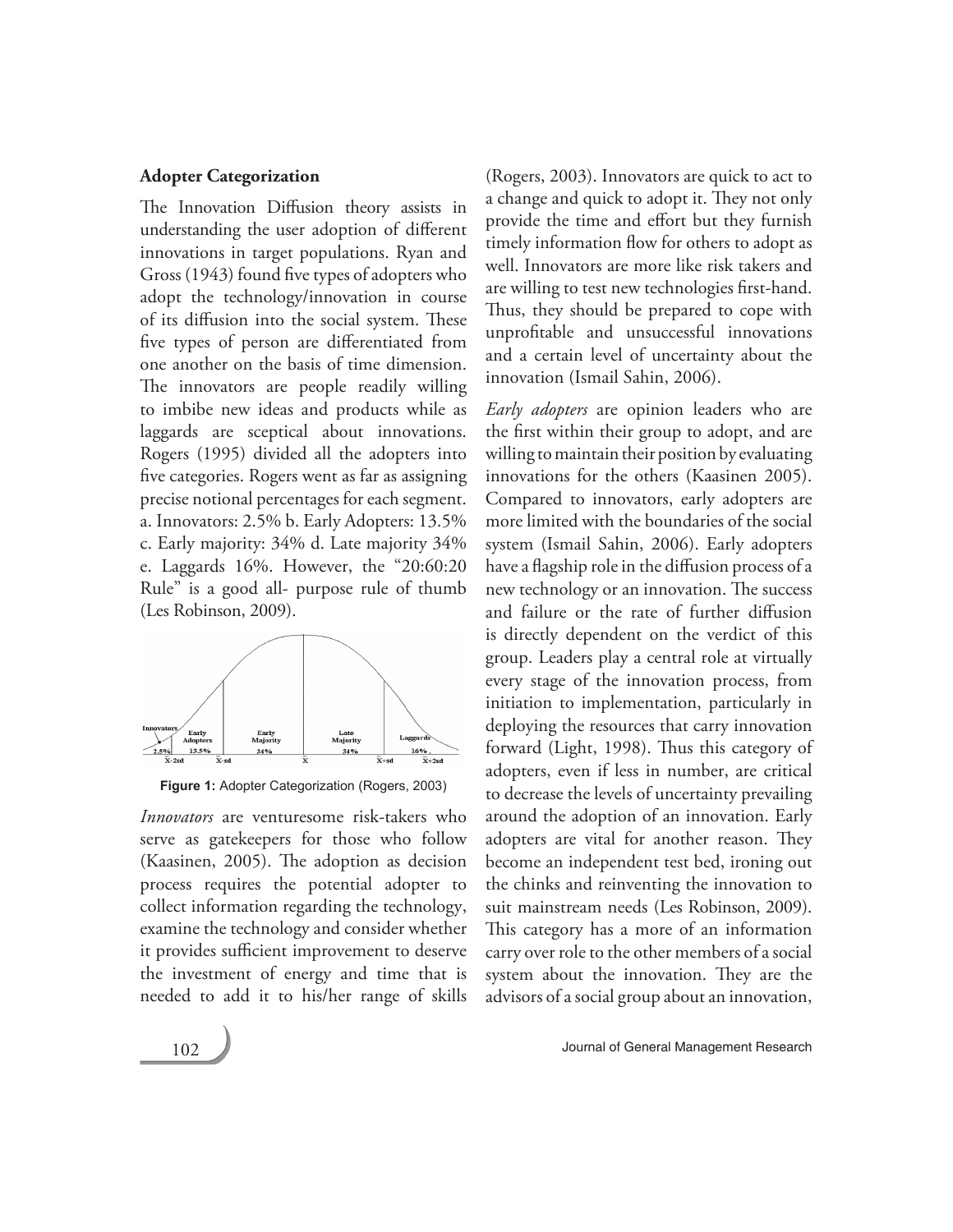| Early Adopters                            |   | Early Majority                                   |
|-------------------------------------------|---|--------------------------------------------------|
| Technology focused                        |   | Not technically focused                          |
| Proponents of revolutionary change        |   | Proponents of evolutionary change                |
| Visionary Users                           |   | Pragmatic Users                                  |
| Project Oriented                          |   | Process Oriented                                 |
| Willing to take risks                     |   | Averse to taking risks                           |
| Willing to experiment                     |   | Looking for proven applications                  |
| Individually self-sufficient              | ш | May require support                              |
| Tend to communicate horizontally (focused | п | Tend to communicate vertically (focused within a |
| across disciplines)                       |   | discipline)                                      |

**Table 1:** Characteristics of Early Adopters and Early Majority (Geoghegan, 1994)

so their judgement goes a long way not only to decide the fate of an innovation but also to determine the further rate of adoption by other users as well.

*Early majority* includes those users who are more watchful and mooted to adopt an innovation. They usually rely on the information provided by early adopters to use a new technology or an innovation. Whilst they take some time to decide on the usage of an innovation, they don't wish to be the last ones to adopt the innovation. Early majorities are pragmatists, comfortable with moderately progressive ideas, but won't act without solid proof of benefits. They are followers who are influenced by mainstream fashions and wary of fads. They want to hear "industry standard" and "endorsed by normal, respectable folks" (Les Robinson, 2009). Moore (1991) studied the categories in relation to the adoption of technological products in business. His findings suggest that the success or failure to adopt a particular technology or an innovation is more critically dependent on the gap

between early adopters and early majority. Geoghegan (1994) went a step ahead to analyse and interpret the characteristics of these two categories within the context of higher education. His interpretation can be summarised as in Table 1.

*Late Majority and Laggards*—still more traditional, often poorer, lower status individuals for whom peer pressure is required to motivate adoption (Rogers 1995). The Late Majority category adopts after the mean (average) part of the population has adopted, their main characteristics being that they are sceptical and cautious (Gouws and George, 2011). These include sceptical users who prefer to wait until most others have adopted the innovation (Kaasinen, 2005). Late Majority always doubts the adoption of an innovation at first but eventually succumb to peer pressure (Murray, 2009). The last to adopt are the laggards, who base their decisions on the past rather than the future. Rogers regrets the selection of the term "laggard" and emphasises that it would be a mistake to imply that laggards would be somehow at fault for being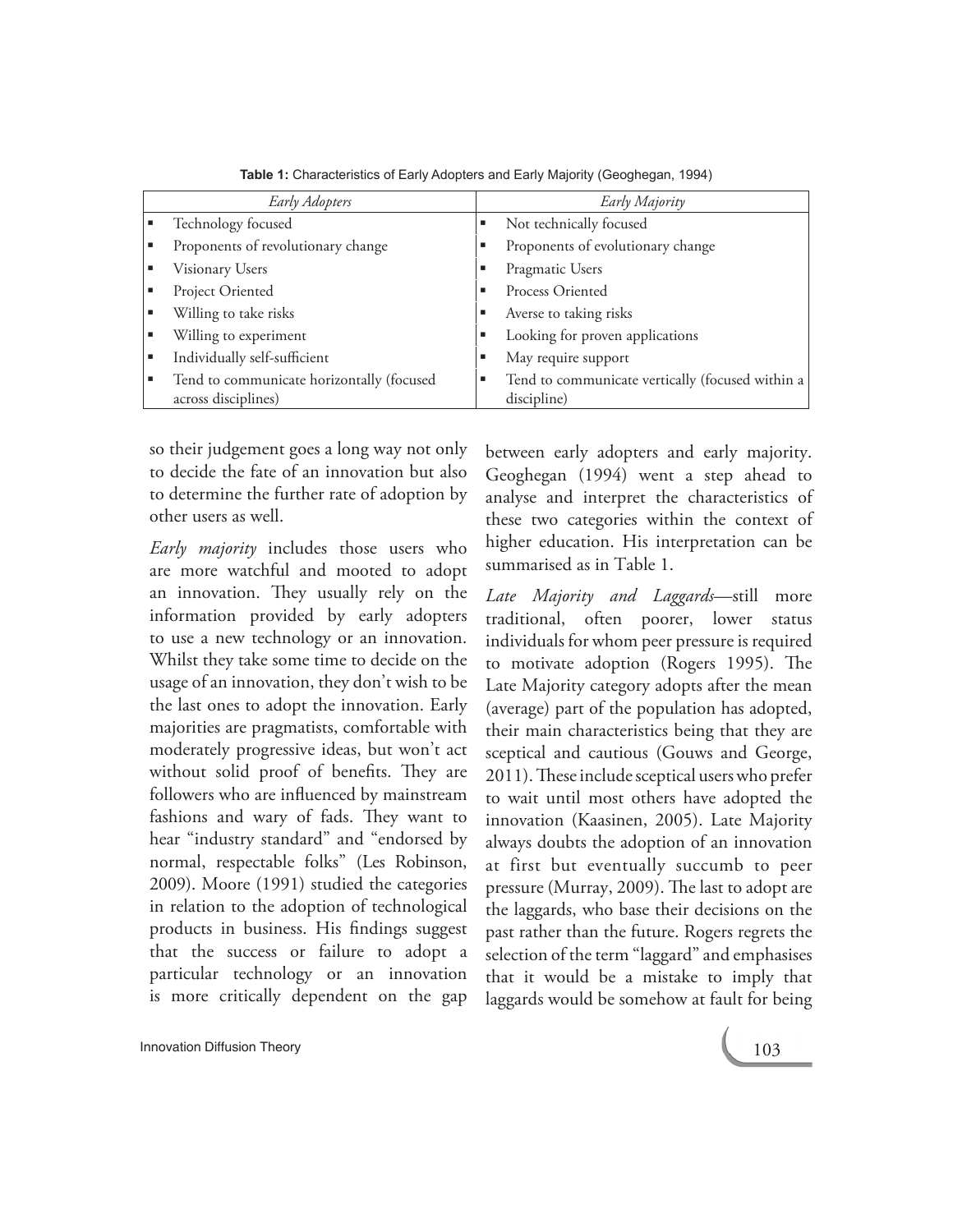late to adopt (Kaasinen, 2005). They may be known as resistors to change. However they might have their own constraints to resist a change e.g. the monetary problems associated with adoption of a new technology may force them to opt for an innovation at its dying stages. They are purely cautious people towards adoption of a new innovation. Some of them are so worried that they stay awake all night, tossing and turning, thinking up arguments against it (Les Robinson, 2009). Because of the limited resources and the lack of awareness-knowledge of innovations, they first want to make sure that an innovation works before they adopt (Ismail Sahin, 2006). Despite their dissent towards innovations, they may sometimes prompt the innovator in bettering the innovation itself. In that way one can say that they play a part in the diffusion and further development of innovations in a social system.

Moore (1991) extended Rogers' work and argued that there exists a chasm between the early adopters of the innovation and the early majority Moore believed that these two groups have very different expectations, and he attempts to explore those differences and suggest techniques to successfully cross the "chasm". His research suggests that innovations that succeed among innovators or early adopters may fail among the early majority or late majority, if the innovation lacks characteristics that appeal to these groups (Kaasinen, 2005). Moore claims that the chasm – the different needs of early majority compared to early adopters – needs to be bridged if an innovation is going to be

successful in the mass market. Moore describes the common delay that accompanies diffusion of an innovation, following an initial period of rapid uptake (Sunyoung, Mathiassen& Michael, 2008).



**Figure 2:** Technology Adoption Lifecycle, "The Chasm", (Moore, 1991)

#### **Attributes of an Innovation**

Regardless of the nature and characteristics of people, the properties of an innovation itself affect its rate of adoption in the society (O'Connor, 2007). Rogers and Shoemaker (1971) focused on the innovation as the cardinal agent in diffusion theory. Using the attributes of innovation model to explain the characteristics of an innovation may influence acceptance or rejection of an innovation (Feder, Gershon and etal., 1982). Barnett (1979) suggested that whether a person actually adopts or negates a particular innovation is a decision arrived after a series of thinking and thought making. Rogers (2003) described the innovation-diffusion process as "an uncertainty reduction process" (p. 232), and he proposes attributes of innovations that help to decrease uncertainty about the innovation. Rogers and Shoemaker (1971) observed that five attributes of an innovation are largely involved to influence the adoption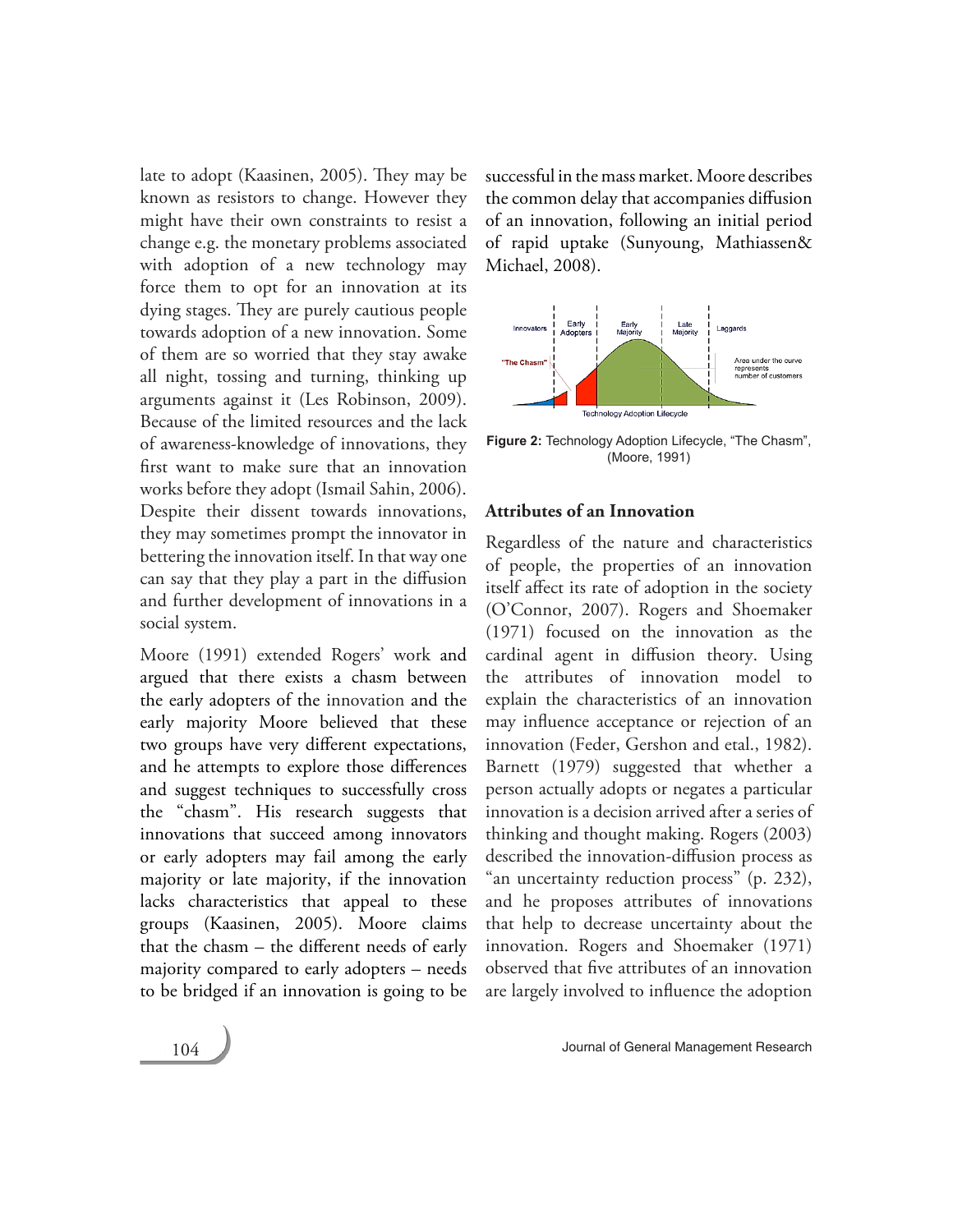of an innovation: (1) relative advantage, (2) compatibility, (3) complexity, (4) trialability, and (5) observability. The individuals' perceptions of these five characteristics predict the rate of adoption of innovations (Rogers, 2003). Rogers believed that these five qualities determine between 49 and 87 percent of the variation in the adoption of new products (*Les Robinson, 2009)*.

- 1. *Relative Advantage:* A simple yet a powerful concept for diffusion of an innovation. It is common sense term that a person will only adopt a new idea, a new product or a service if he perceives it to be a better option that the one in practice. If a user finds a new innovation more advantageous than the operational one he will be compelled to adopt to the new innovation. Thus more advantageous the new innovation the more quickly will it diffuse in a social system. The degree of relative advantage is often expressed by a pot of sub dimensions (economic profitability, low initial costs, decreases in discomfort, social prestige, saving time and effort, immediacy of rewards) (Francesco, 2012). The other elements of innovation diffusion like communication channels are crucial to disperse the information about relative advantage of an innovation over current practices and objects. The faster and reliable the communication system the quicker the rate of diffusion of an innovation.
- 2. *Compatibility:* is the extent to which adopting the innovation is compatible

with what people do (Kaasinen, 2005). It is the degree to which an innovation is perceived as consistent with consumer needs, values and beliefs, previous ideas and past experiences. It helps give meaning to the new idea and regard it as more familiar (Francesco, 2012). The more compatible the innovation the better chances of adoption. E.g. a firm which wants to introduce a new line of operations will find it suitable to have a technology that doesn't a much impact on the existing lines of operation. If the new line will disrupt the existing operational lines it may increase the cost involvement and the firm may scrap the deal. However one shall not blank out this possibility that two much compatibility can be sometimes a problem as the users may find it unworthy to try a new innovation or might not perceive it to be an innovation.

3. *Complexity:* it is the degree to which an innovation is perceived as relatively difficult to understand and use (Roger, 2003). Opposite to other attributes this attribute has an inverse impact on the rate of adoption of an innovation. To Rogers the simpler the innovation the greater the rate of adoption. This may not hold good in all situations as some high tech products are perceived more advantageous because of their complexity but quite often the rule of simplicity does help the diffusion of an innovation. E.g. It was reported that farmers in the Sudan did not accept new irrigation practices instituted by the agricultural department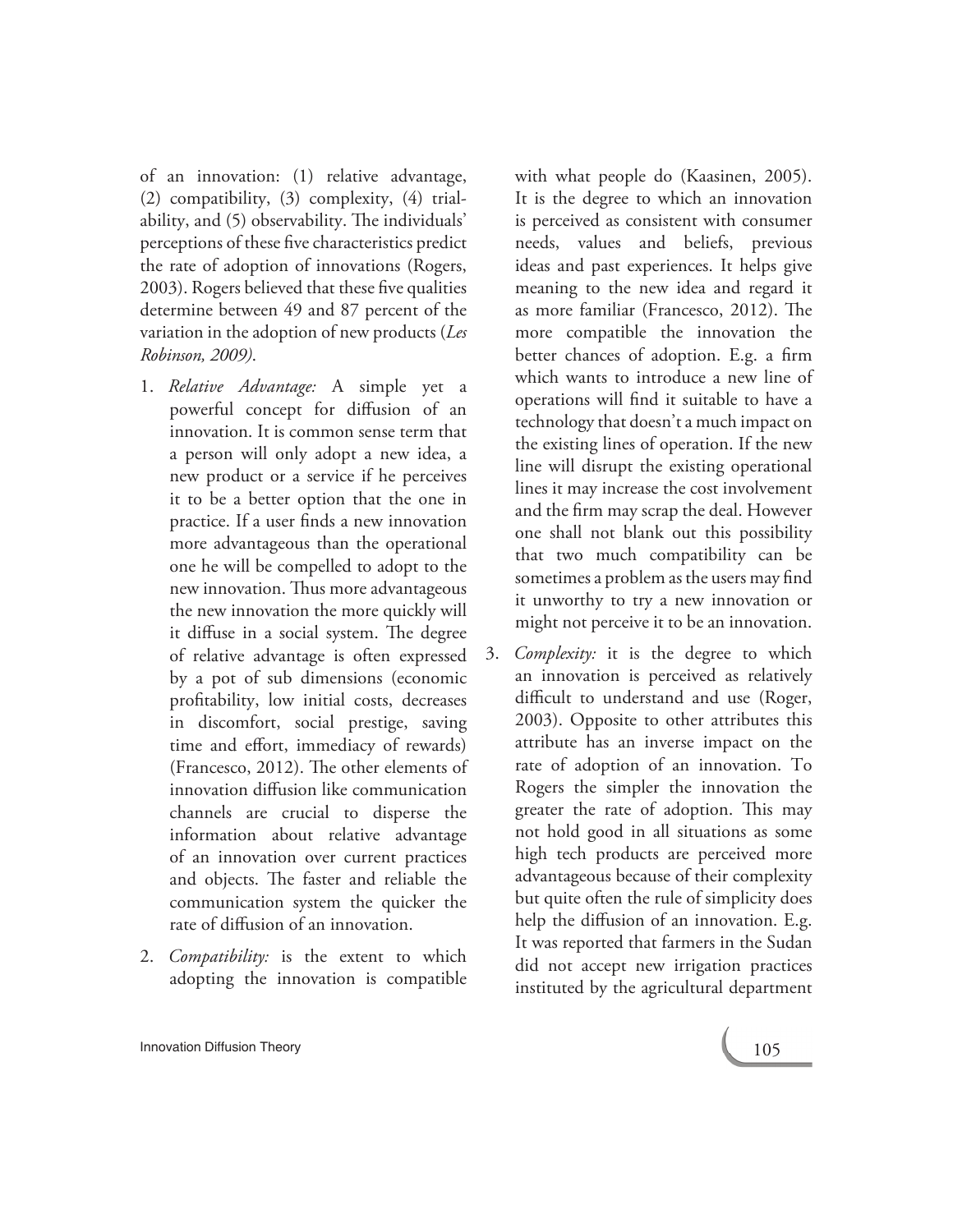because the use of those practices involved a great deal of direction and precision which were too difficult for the farmers to follow (Barnett, 1953).

4. *Observability:* It is the easiness with which the results of an innovation are not only visible but their communication to the prospective users. Here again communication systems play a crucial role, the more neatly a communication system is able to share the results of an innovation the faster its rate of adoption. E.g. companies launching new products often advertise the comments and reviews of the customers who have adopted/ purchased their innovations. This creates a sense of assurance among the potential users to adopt to an innovation. Moore and Benbasat (1991) found the observability construct quite complex, so they divided the construct into a result demonstrability construct and a visibility construct. While demonstrability means the ease of presentation of working and features of an innovation, visibility defines the degree of exposure to public notice. Result demonstrability is the tangibility of the results of using the innovation, including their Observability and Communicability (Moore & Benbasat, 1991).Visibility is the degree to which others can see that an innovation is being used (Benham& Raymond, 1996). Both these constructs ultimately measure the degree of observability of an innovation. O'Connor (2007) found that high visibility and demonstrability of internet services prompted more users to take up

internet connections.

5. *Triability:* It is the degree of examining or testing a new innovation before actually adopting to it. Simple example of trainability is the test drive offers by the automobile companies where prospective customers can have a real life feel of the product before the actual purchase. It gives the prospective users a sense of sureness to adopt to a new innovation. Triability determines whether a new innovation will be adopted or rejected by the prospective users.

Tornatzky and Klein (1982 identified five more attributes of an innovation. These included cost, communicability and divisibility, profitability, and social approval. It is argued that communicability is a synonym of observability and divisibility is proximate to Trialbility. Price and profit are not always a key factor for adoption of an innovation while social approval somewhat is dependent on the previously discussed attributes. Other researchers have extended Roger's work (Barnesand Huff, 2003), suggesting additional factors for the model: Image as the degree to which adoption and use of the innovation is perceived to enhance one's image or status. *Trust* as the extent to which the innovation adopter perceives the innovation provider to be trustworthy.

# **STAGES OF ADOPTION**

An innovation takes some time to spread in a social system, it does not happen all of a sudden. Whether a person actually adopts or negates a particular innovation is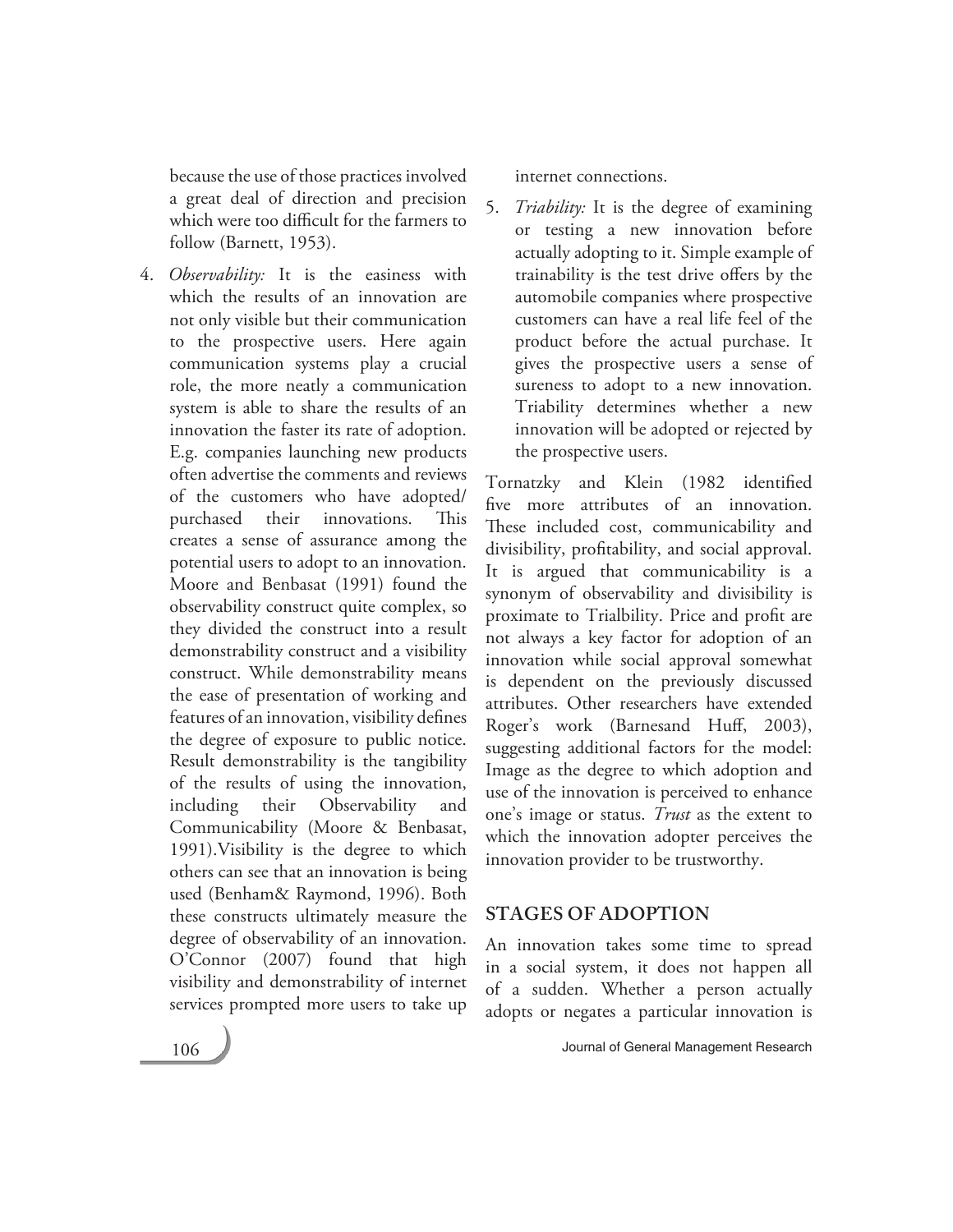a decision arrived after a series of thinking and thought making (Barnett, 1979). Roger and Shoemaker (1971) and Rogers and Beal (1957) had proposed five stages though which an innovation passes before an individual takes it into use:

- The *awareness stage*: at this stage an individual gets to know about the being of an innovation.
- The *interest stage*: at this stage the individual starts collecting specific data and information about the innovation.
- The evaluation stage: at this stage the individual ascertains or fixes the value or worth of an innovation and decides whether to try it or not.
- *The trial stage:* at this stage a person takes the innovation into experimental use or applies it on a smaller scale.
- The *adoption stage*: At this stage the innovation is taken into continual full scale use and is given a favourable approval by the society members.

Rogers (1983) however proposed an additional and improved model for studying the stages of adoption which he called Innovation-Decision Process Model. Innovation-decision process is essentially an information-seeking and information-processing activity in which the individual is motivated to reduce uncertainty about the advantages and disadvantages of the innovation (Rogers, 1983).



**Figure 3:** A Model of Five Stages in the Innovation-Decision Process

*Source*: Diffusion of Innovations, Third Edition by Everett M. Rogers, 1983, p.165.

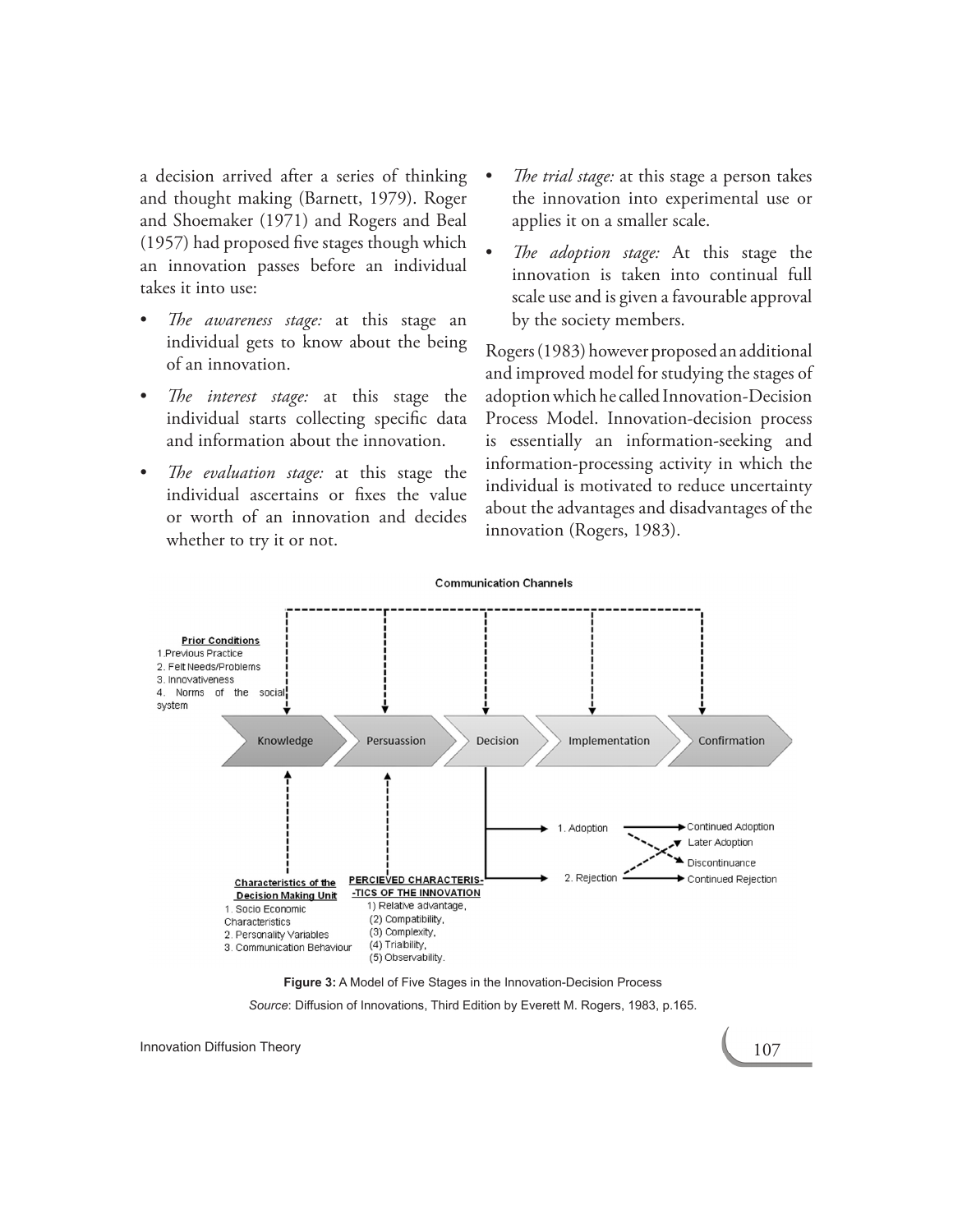### **Innovation-Decision Process**

The innovation-decision process is the process through which an individual (or other decision-making unit) passes from first knowledge of an innovation to forming an attitude toward the innovation, to a decision to adopt or reject, to implementation of the new idea, and to confirmation of this decision (Rogers,1983). The five steps identified in the process of Innovation-Decision are:

- 1. *The Knowledge Stage*: The first step of an innovation-decision process begins with the knowledge stage. In this stage the individual comes to know about the being of an innovation. The existence of an innovation becomes known to a person through communication channels. The individual starts to ask questions like "What" "How and "Why" about the innovation. During this phase, the individual attempts to determine "what the innovation is and how and why it works" (Rogers, 2003). The questions posed by an individual cause three types of knowledge formation: *Awareness-knowledge*: Awarenessknowledge represents the knowledge of the innovation's existence. *How-toknowledge*: The other type of knowledge, how-to-knowledge, contains information about how to use an innovation correctly. *Principles-knowledge:* The last knowledge type is principles-knowledge. This knowledge includes the functioning principles describing how and why an innovation works (Ismail Sahin, 2006).
- 2. *The Persuasion Stage*: Persuasion occurs when an individual (or other decisionmaking unit) forms a favourable or unfavourable attitude toward the innovation (Rogers, 1983). However Rogers argues that the positive or negative attitude formation about the innovation may not be directly involved in the decision of adoption or rejection of an innovation. A person only forms an attitude about a thing or idea only when he perceives its existence. Thus the persuasion stage correctly follows the knowledge stage. In addition to that persuasion stage is more latent and but affective more like feeling centred while as knowledge stage is cognitive and known. It is in this stage that the uncertainty revolving the use of an innovation may increase or decrease. A wrong word of mouth or wrong publicity may increase the levels of uncertainty while a positive feedback from close friends or peers or family members will considerably decrease the levels of uncertainty. Sherry (1997) reasons that individuals usually trust information from close circle peers and family members about an innovation and filter the information coming from outside this circle.
- 3. *The Decision Stage*: Decision occurs when an individual (or other decision-making unit) engages in activities that lead to a choice to adopt or reject the innovation (Rogers, 1983).While adoption refers to "full use of an innovation as the best course of action available," rejection means "not to adopt an innovation" (Rogers, 2003). To Rogers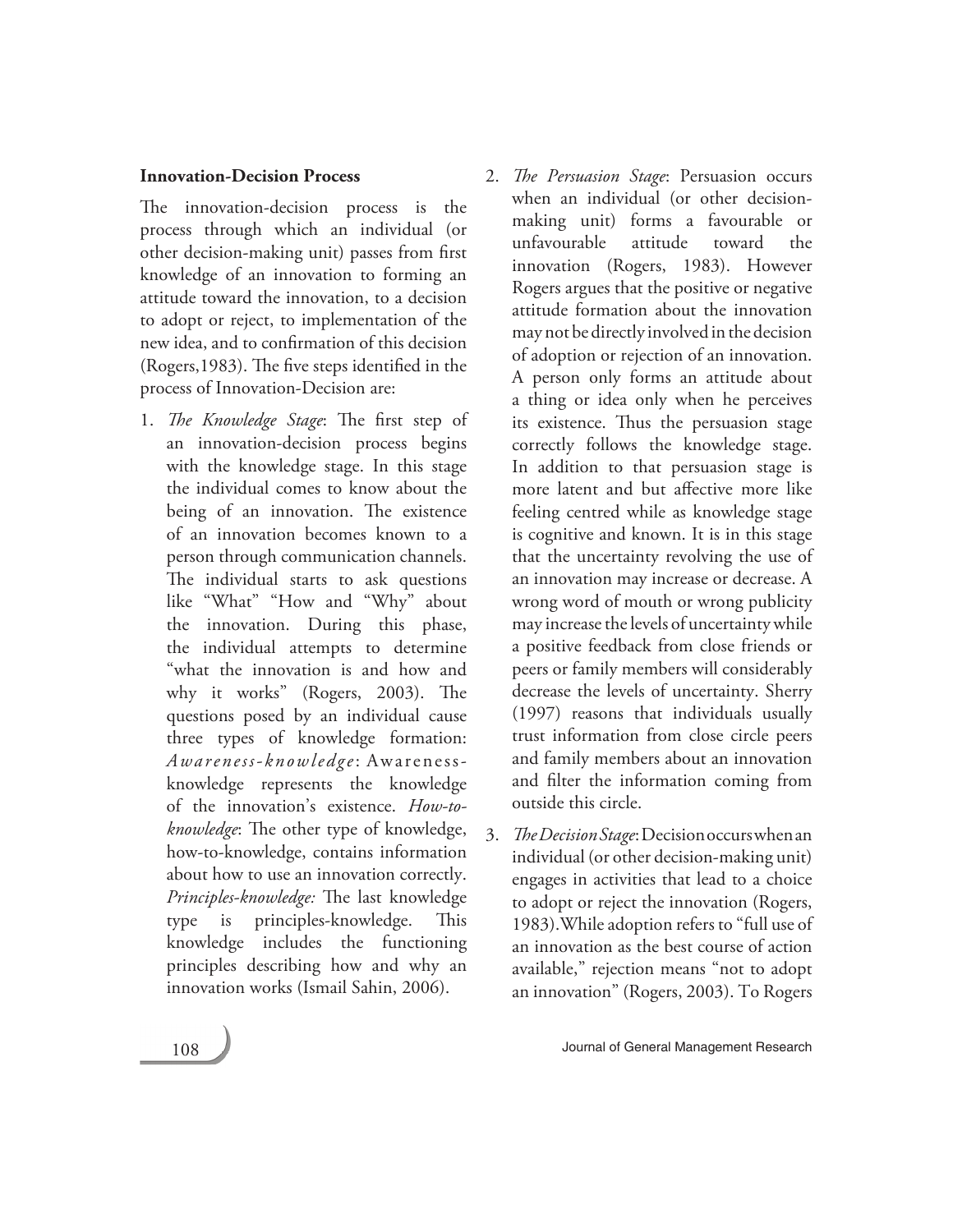if an innovation can be tested on a smaller scale or trails can be more it enhances its chances of adoption or acceptance by the individuals. The same may not hold good for all innovations. Rogers (1983) says that in the decision stage the individual decides to adopt or reject the technology. However the adoption or rejection may not be permanent and the individual may later change his/her decision, so Rogers proposed four outcomes of this stage:

- • *Continued Adoption:* An individual finds an innovation favourable and adopts to it permanently.
- • *Later Adoption:* An individual perceives the innovation favourable and intends to adopt to it in near future. The lag of time may be because of monetary or other social issues.
- • *Discontinuance:* An individual adopts to an innovation but rejects it afterwards.
- • *Continued Rejection:* The individual rejects the innovation from its outset and continues to do so.
- 4. *The Implementation Stage*: In this stage the innovation is applied in daily use or one can say the innovation is put to practice. Until the implementation stage, the innovationdecision process has been a strictly mental exercise. But implementation involves overt behaviour change, as the new idea is actually put into practice (Rogers, 1983). Implementation stage can prove to be a difficult task for a user. The newness of an

innovation and uncertainties prevailing can hamper the further adoption process of an innovation by the individual. It is because of these circumstances that the information flow keeps on displacing from users to other people. Uncertainty about the outcomes of the innovation still can be a problem at this stage. Thus, the implementer may need technical assistance from change agents and others to reduce the degree of uncertainty about the consequences. Moreover, the innovation-decision process will end, since "the innovation loses its distinctive quality as the separate identity of the new idea disappears" (Rogers, 2003).

5. *The Confirmation Stage*: Human behaviour change is motivated in part by a state of internal disequilibrium or dissonance, an uncomfortable state of mind that the individual seeks to reduce or eliminate (Rogers, 1983). According to Rogers even after an adoption decision is made about an innovation it is human behaviour to seek information about the innovation to feel motivated or to shred off the innovation. Rogers (2003) argues that even after the decision of adoption is made it can be reversed if the individual is "exposed to conflicting messages about the innovation. However, the individual tends to stay away from these messages and seeks supportive messages that confirm his or her decision (Ismail Sahin, 2006). It is in this stage that attitude of a person towards the innovation formed in persuasion stage play a huge role whether the person will

**Innovation Diffusion Theory 109 Innovation Diffusion Theory**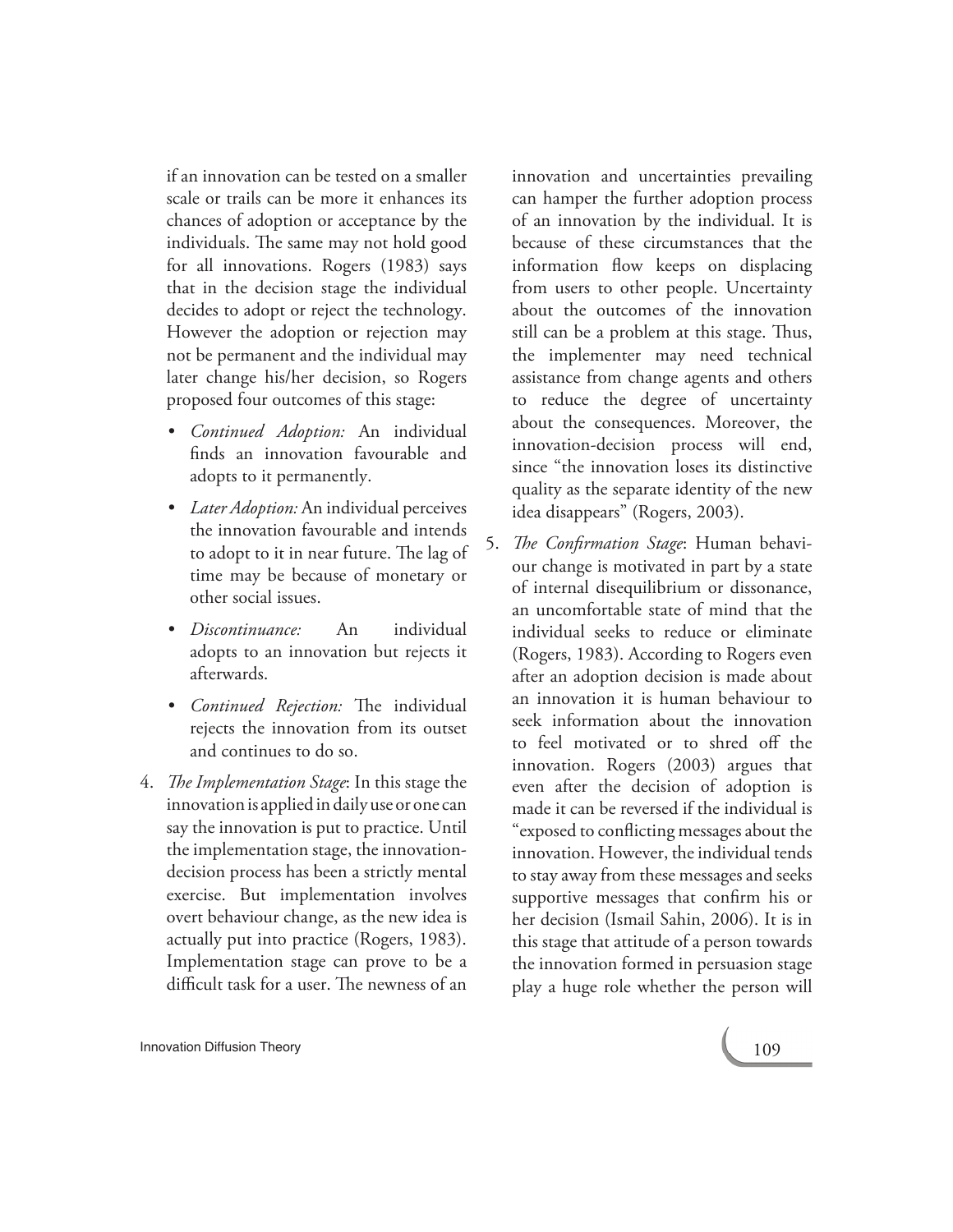continually adopt of discontinue the adoption. The discontinuance that may occur in this stage can be of two types:

- • *Replacement Discontinuance*: An individual may discontinue the use and adopt to a better option or innovation available
- • *Disenchantment Discontinuance*: Anindividual rejects the innovation because he/she feels unsatisfied about the innovation. The reason of nonsatisfaction may be that the innovation doesn't meet the requirements of the user.

*The Concept of Reinvention:* defined as the degree to which an innovation is changed or modified by a user in the process of its adoption and implementation (Rogers, 1983). Reinvention generally takes place in implementation stage. Invention is the process by which a new idea is discovered or created, while adoption is a decision to make full use of an innovation as the best course of action available. Thus, adoption is the process of adopting an existing idea. As innovations, computers are the tools that consist of many possible opportunities and applications, so computer technologies are more open to reinvention (Ismail Sahin, 2006).

# **Rate of Adoption of an Innovation**

*Rate of adoption* is the relative speed with which an innovation is adopted by members of a social system. It is generally measured as the number of individuals who adopt a new idea in a specified period. So rate of adoption is a numerical indicant of the steepness of the adoption curve for an innovation (Rogers, 1983). From the figure one can see that the rate of adoption is itself depended on various variables which start from an individual and engulf the whole social system.



**Figure 4:** Variables Determining the Rate of Adoption of Innovations, Rogers (1983)

# **The Diffusion of an Innovation**

Rogers has separated the adoption process from the diffusion process the diffusion process from the adoption process. While the diffusion process permeates through society and groups, the adoption process is most relevant to the individual (Couros, 2003). Rogers (1995) defines the adoption process

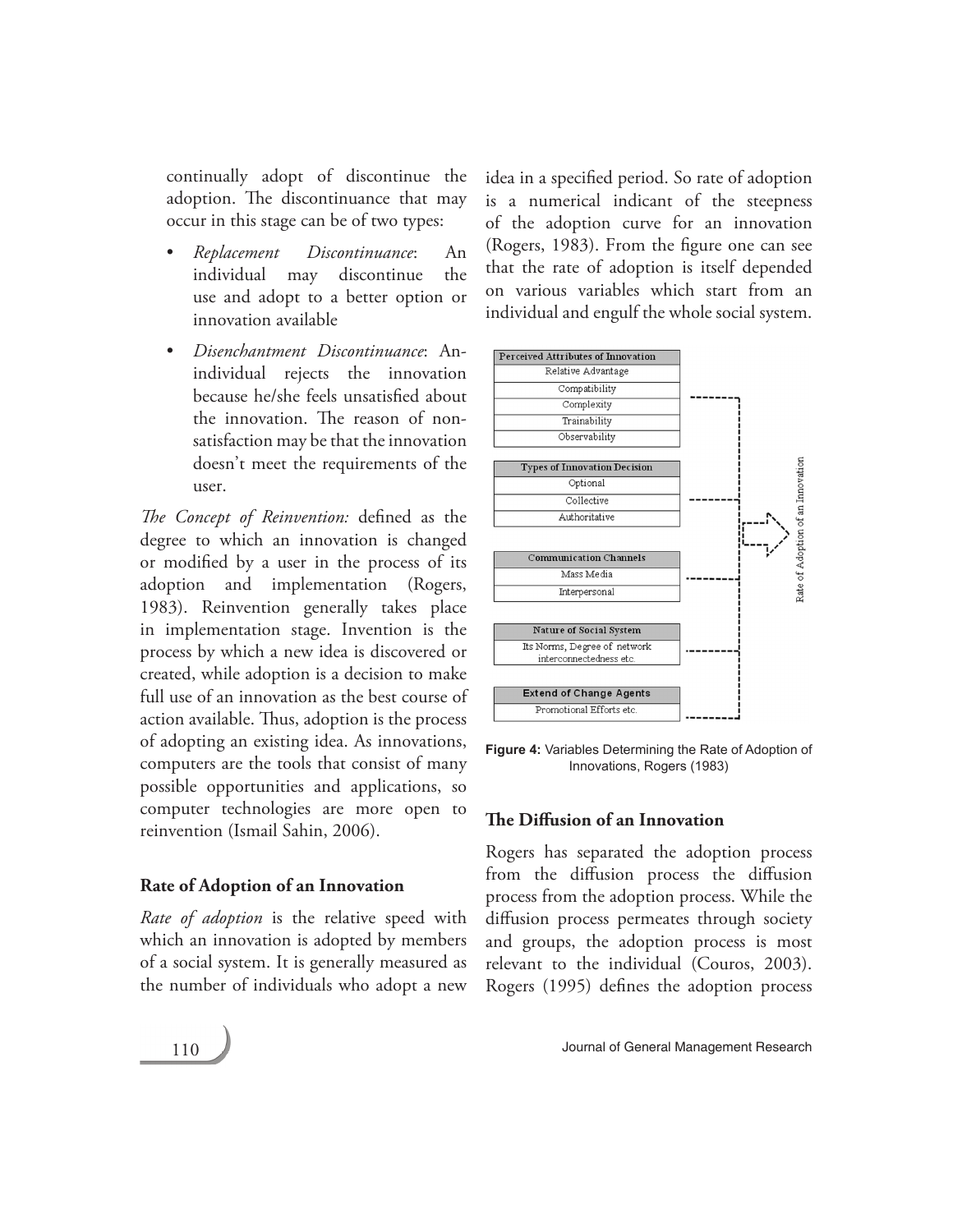as "the mental process through which an individual passes from first hearing about an innovation to final adoption (As discussed above from knowledge to confirmation stages). On the other hand the diffusion effect is the cumulatively increasing degree of influence upon an individual to adopt or reject an innovation, resulting from the activation of peer networks about an innovation in a social system.

# **Limitations of Innovation Diffusion Theory**

The concept of innovation diffusion did not originate by studying any high-end technological product rather its origin can be traced from agricultural fields. It all started in1928 when researchers started to study the adoption patterns of farmers using hybrid corn by the Iowa State Agricultural Experiment Station. Between 1933 and 1939, the number of acres planted to hybrid corn increased from hundreds to thousands. By 1940, it had been adopted by most Iowa corn growers. (Ruttan, 1996). It was after that when Ryan and Gross (1943) introduced the categorization of the adopters, in this case the farmers. Rogers (1958) carried forward the work of his predecessors and in 1962 published his famous work "*The Diffusion of Innovations".* The first and foremost criticism that the theory faced was that it was more agrarian in approach and would not hold good for innovations of other sectors. Even within the agrarian scholars the criticism started to creep in. Goss (1979) noticed that the usage of this theory by scholars and practitioners

in developing countries led to development of various problems. Not only the adoption pattern varied and the rate of adoption differed but sometimes farmers developed negative attitudes about good innovations. The business community also raised its voices against the theory questioning the static nature of categories of adopters. Anyone can be an innovator if innovations are matched with organizations targeted for adoption (Downs and Mohr, 1976). Brown (1981) pointed out that carrying out of projects the theory require focusing monetary and personnel resources on a small number of people, the category traditionally considered innovators. He recommends using marketing techniques to target appropriate innovations to specific segments of farmers .Gilfillan (1935) minted the term "Sailing Ship Effect" as a response of producers to produce ships using older technology as against to the new innovations in the shipping industry. He noted that in the maritime industry some market segments did not replace sailing ships (the old technology) even after the emergence of steam ships (the new technology) in the nineteenth century, and diesel in the twentieth century. Lyytinen and Damsgaard (2001) found that an innovation needs not necessarily pass through various stages of adoption for an individual to adopt to it. Sometimes adoptions took place in dyadic relationships and it became difficult to identify the stages of adoption. Further they found some of the Laggards being more visionary than the innovators defined in the theory. Criticism has always bettered innovations and theories and Rogers always acknowledged criticism. He in his

**Innovation Diffusion Theory Contract Contract Contract Contract Contract Contract Contract Contract Contract Contract Contract Contract Contract Contract Contract Contract Contract Contract Contract Contract Contract Co**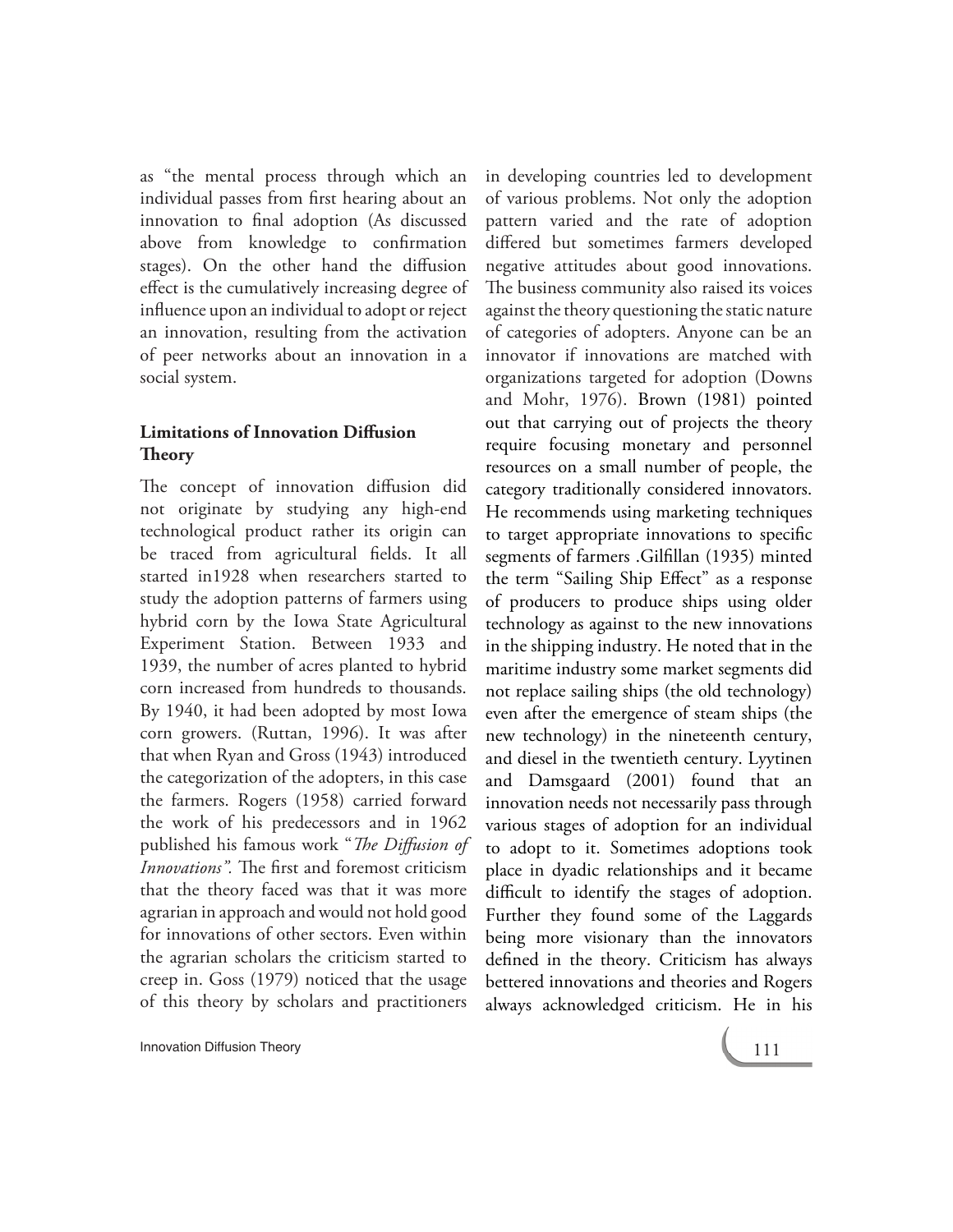book (1962, 1983, 1995 & 2003) had given special consideration to the criticism that was posed against the theory. One must admit the fact that amidst all the criticism and literal battles against the theory, the diffusion of innovations theory has been a great story in itself. Thousands of papers have been written and many thousands of projects carried out on the basis of this theory. One must not forget the role this theory has in development of the later theories of diffusion or adoption of technologies.

# **SMARTPHONE-AN INNOVATION**

Smartphones have tremendously evolved over the last few years. Smartphones when introduced were thought as mobile phones with additional capability of computing. It is still defined in some books and dictionaries as a hand-held computing mobile phone. But as time has passed new features have been added to the smartphone and each of these features is an innovation in itself. A smartphone has turned into a complex amalgam of innovations. These innovations are making the smartphone smarter by each passing day. Smartphones have replaced watches, cameras, calculators, hand held video games, music pods, internet cafes, posts and especially the telephones. It an innovation that has replaced all its predecessors as a one against many innovations. It has dispersed and diffused across the globe on a mass scale, perhaps the fastest on such scale than any other innovation. It has produced unparalleled and un-exampled uses never thought of. At current date markets are flooded with smartphones and the speciality is that every single month an innovation changes the shape of these smartphones. It won't be wrong to say that smartphones are an evolving innovation that keeps on evolving and after every addition it turns into a new innovation.

# **SMARTPHONES IN INDIAN MARKETS**

As per the International Data Corporation (Dec, 2013) the Indian smartphone market grew by 229% year over year in the third quarter of 2013 (3Q13). A total of 12.8 million smartphones were shipped alone in the third quarter of 2013. And the market grew so fast that 35% of overall mobile phones business in the country was made up by the smartphones, which is as far as nearly three times of its share in last quarter of 2013. These figures in themselves are huge and project the global market share of India in smartphones. The smartphone business is booming in India owing to the large proportion of population in young age group. As such a study to analyse the buying behaviour of Indian consumers towards smartphones is of great significance. We will try to study the adoption process through which Indian consumer passes to actually adopt or reject a smartphone by using the components of innovation diffusion theory (IDT)**.** Sutee and Jyoti (2012) undertook a similar kind of study to identify and explain how silver surfer owned micro enterprises adopt and use smartphones in United Kingdom (UK). They also proposed a model by combining the Rogers' Diffusion of Innovation Theory (DOI) and the Decomposed Theory of Planned Behavior to study the same.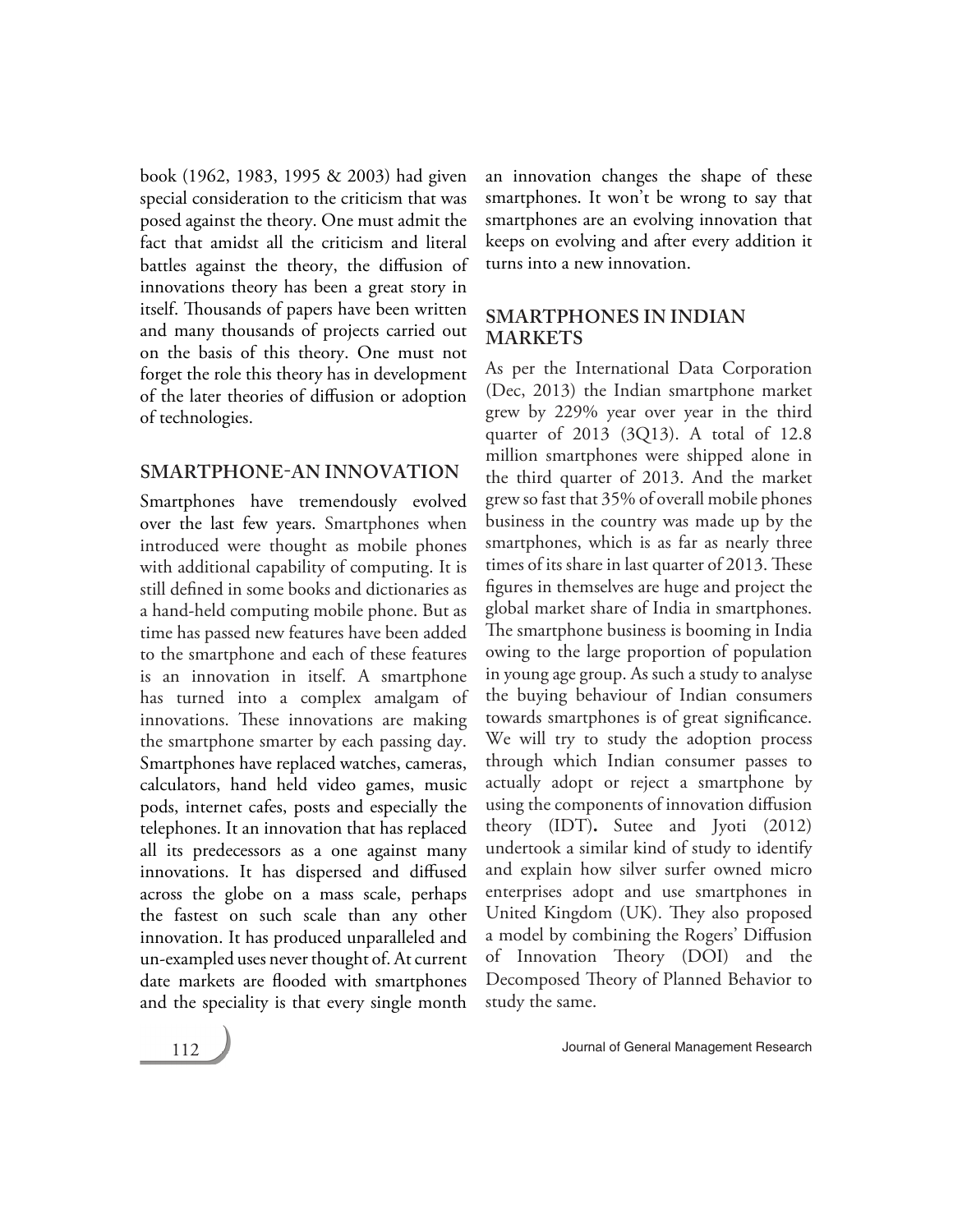

**Figure 5:** Proposed Model to Study Smartphone Adoption and Ultimately the Diffusion in Indian Markets

As the given figure indicates that the proposed model is an amalgam of Theory of Innovation Diffusion by Rogers and Technology Adoption Model (TAM) of Davis (1985). Additional constructs have been taken to adjust the fact that TAM was actually introduced for work related technological products not the products of direct consumer use, i.e. products of B2C market. We have

thus incorporated "Perceived Enjoyment" and "Perceived Risk" as Motivator and Inhibitor constructs, respectively, in the market of freewill purchase as done by various other researchers working on TAM for consumer goods. After a proper scale development, the authors wish to use SEM technique to see the feasibility and validity of the model.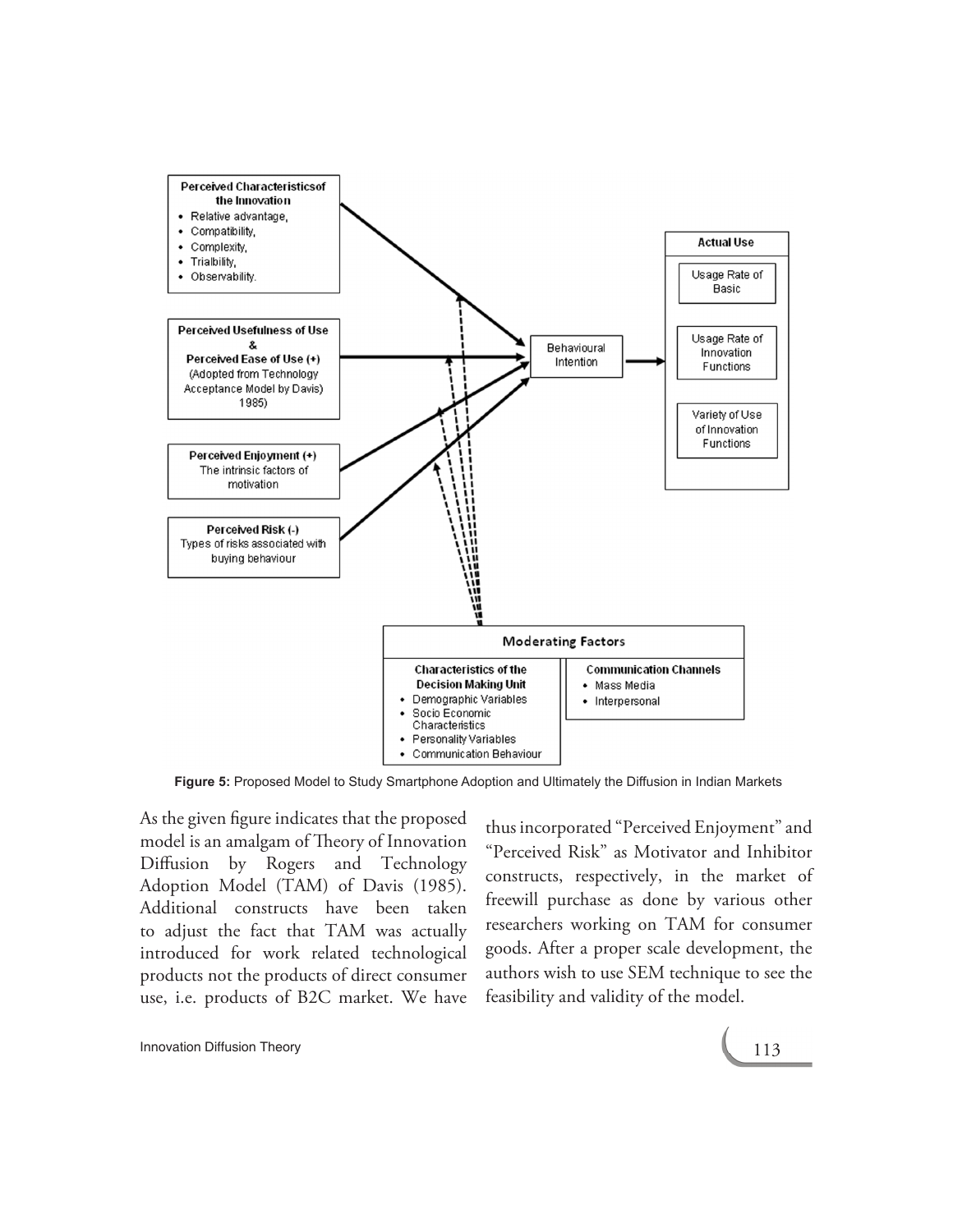# **CONCLUSION**

The innovation diffusion theory has been a pivotal theory in study of technology diffusion in the past two decades. Many studies round the globe were done and will be done with the incorporation of IDT. We have also tried to incorporate the IDT for possible study of the diffusion of smartphones in India. The model has been modified with additional constructs that will add to the existing theory as well as help us understand the diffusion of smartphones in the consumer market. The additional constructs of TAM will make it a technology specific study with further addition of constructs like perceived enjoyment and risk giving an insight of consumer perception while considering the purchase of smartphones. As Indian markets are flooded with smartphones, this study will be an eye-opener to all the parties involved like the companies, customers, researchers, regulators, etc.

# **REFERENCES**

- [1] O'Connor, B. (2007). Perceived attributes of diffusion of innovation theory as predictors of Internet adoption among the faculty members of Imam Mohammed Bin Saud University (Doctoral dissertation, University of North Texas).
- [2] Couros, A. (2003). *Innovation, change theory and the acceptance of new technologies: A literature review*. Unpublished literature review). Retrieved from http://www. educationaltechnology. ca/ couros/publication\_files/unpublishedpapers/ change\_theory.pdf.
- [3] Barnes, S.J. and Huff, S.L. (2003). 'Rising Sun': imode and the wireless internet. Communications of the ACM, Vol. 46, No. 11,pp. 79–84.
- [4] Barnett, H. G. (1953). Innovation: The Basis of Cultural Change, New York: McGraw-Hill.
- [5] Barnett, T. (1979). Why are bureaucrats slow adopters? The case of water management in the Gezira scheme. *Sociologia Ruralis*, 19(1), 60-70.
- [6] Benham, H., & Raymond, B. (1996). Information technology adoption: Evidence from a voice mail introduction. *Computer Personnel*, 17(1), 3-25.
- [7] Christine E. Murray (2009). Diffusion of Innovation Theory: A Bridge for the Research– Practice Gap in Counselling, *108 Journal of Counselling & Development*, Winter 2009 Volume 87.
- [8] Davis, F. (1985). "A technology acceptance model for empirically testing new end-user information systems: theory and results", http:// dspace.mit.edu/handle/1721.1/15192
- [9] Downs, G., & Mohr, L. (1976). Conceptual issues in the study of innovation. *Administrative Science Quarterly* 21:700-714.
- [10] Feder, Gershon, Oniara and Gerald T. (1982). On Information and Innovation Diffusion-A Bayesian Approach." *American Journal of Agricultural Economics*, 64: 145-147.
- [11] Fichman, R.G. (2000). The Diffusion and Assimilation of Information Technology Innovations," in: *Framing the Domains of IT Management: Projecting the Future Through the Past*, R.W. Zmud (ed.), Pinnaflex Educational Resources, Cincinnati, OH.
- [12] Francesco Travagli (2012). Smartphone Buying Behaviour: The Chasm between Early and Late Adopters, Dissertation for degree of Master of Science in Strategic Market Creation, Copenhagen Business School.
- [13] Geoghegan, W. H. (1994). Whatever happened to instructional technology? Paper presented at the 22nd Annual Conference of the International Business Schools Computing Association, Baltimore, MD. July 17-20.